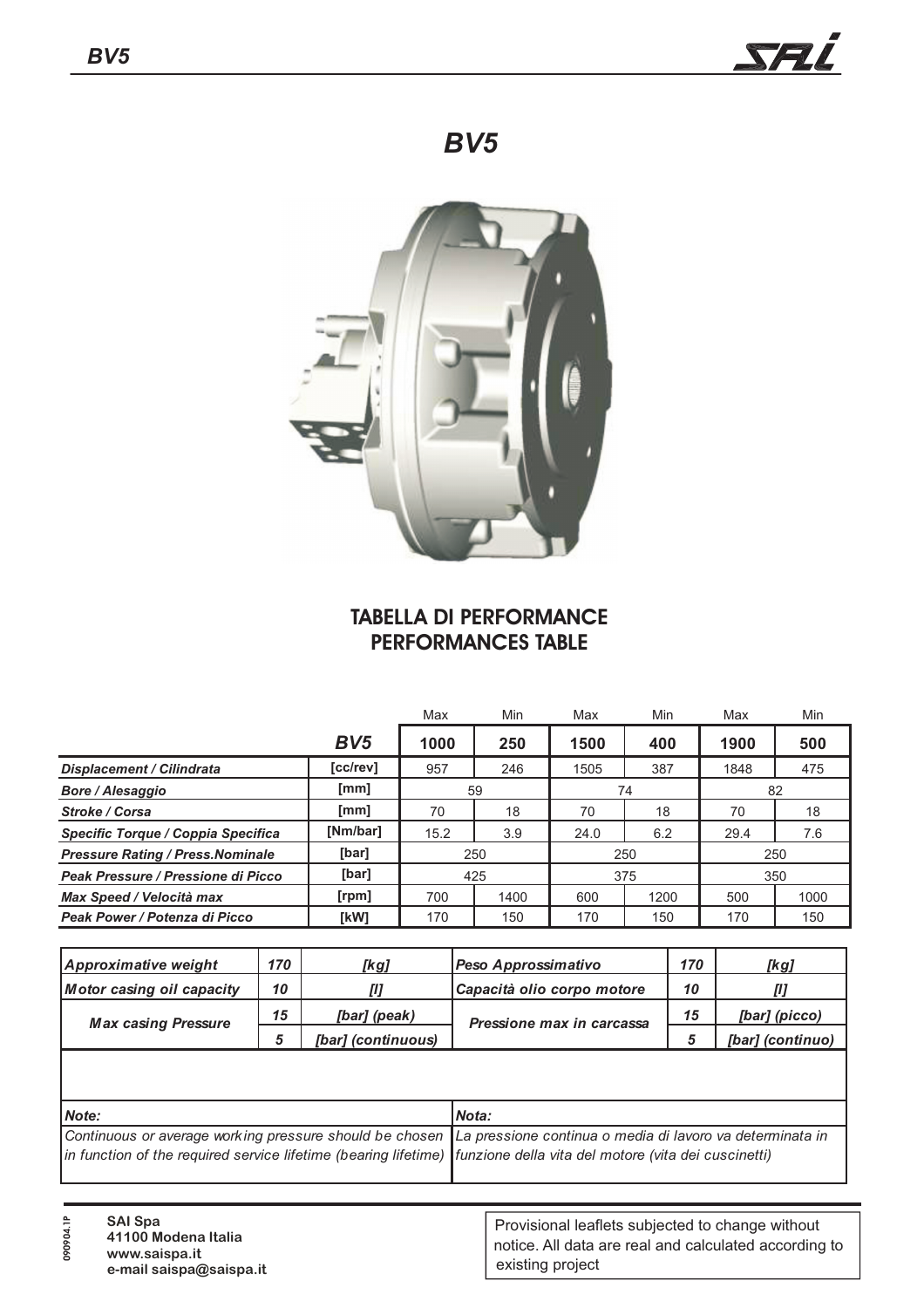

#### **DIMENSIONI D'INGOMBRO DIMENSIONAL DRAWING**



## **CALETTATURE SPLINE DATA**

| 65-3-20 DIN 5480                                    |                  |         |                  |                 |  |  |  |  |
|-----------------------------------------------------|------------------|---------|------------------|-----------------|--|--|--|--|
|                                                     | $d_0$            | Ø60.0   |                  |                 |  |  |  |  |
| В<br>А<br>$d_0$ $d_1$ $d_2$ $d_4$ $d_3$ $d_4$ $d_8$ | $d_1$            | Ø65.0   | $+0.740$<br>$+0$ | H14             |  |  |  |  |
|                                                     | $d_2$            | Ø59.0   | $+0.190$<br>$+0$ | H11             |  |  |  |  |
|                                                     | A                | Ø5.25   |                  |                 |  |  |  |  |
|                                                     | $d_A$            | Ø54.101 |                  | H <sub>11</sub> |  |  |  |  |
|                                                     | $d_3$            | Ø64.4   | $-0$<br>$-0.190$ | h11             |  |  |  |  |
|                                                     | $d_4$            | Ø58.4   | $-0$<br>$-0.740$ | h14             |  |  |  |  |
|                                                     | B                | Ø6      |                  |                 |  |  |  |  |
|                                                     | $d_{\mathsf{B}}$ | Ø70.999 |                  | f8              |  |  |  |  |

**090904.1P**